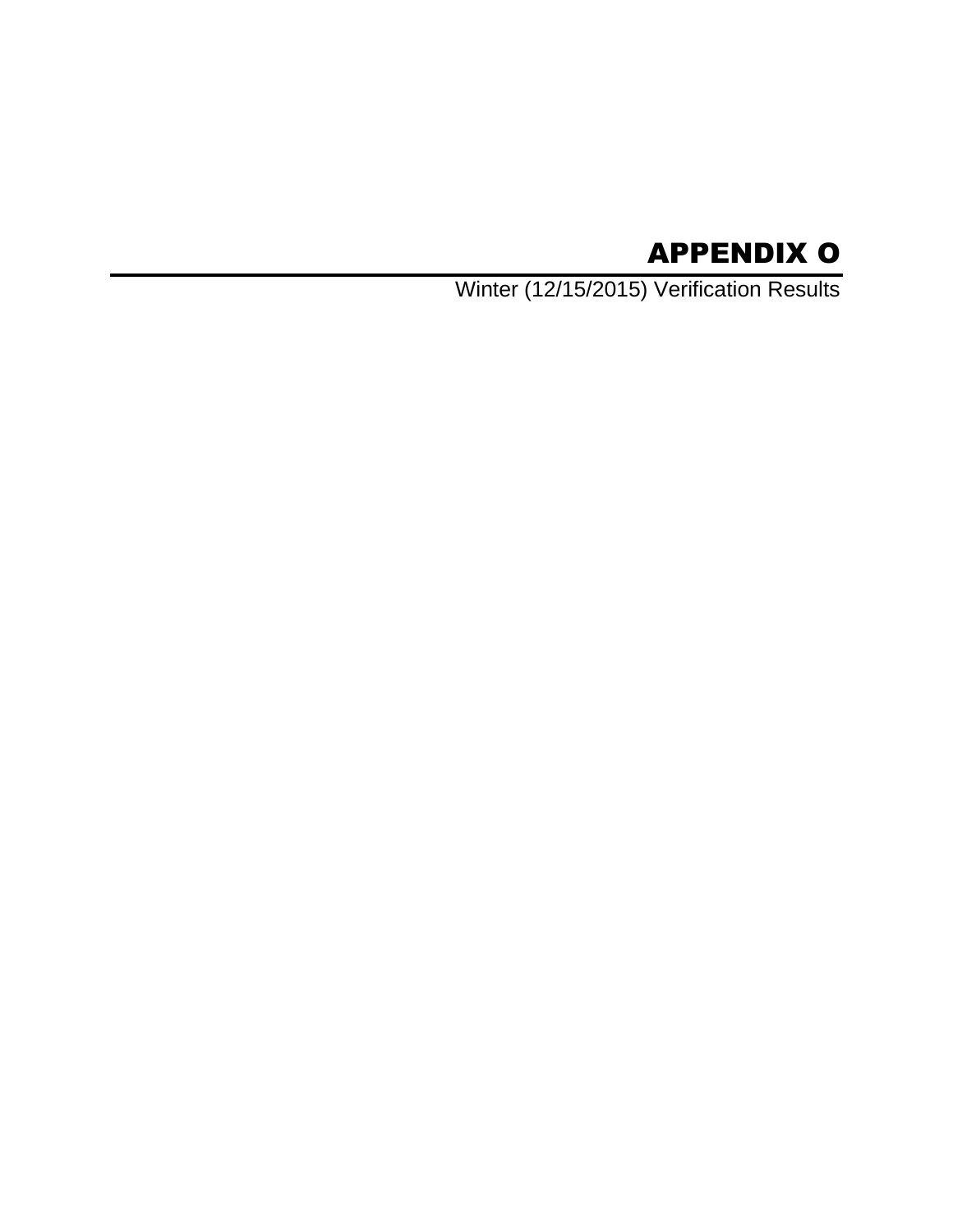**Figure 1. Round 2 HPR 1 and 2 December 15, 2015**



0 10 20 30 40 50 60 70 80 90 100 0 3 6 9 12 15 18 21 24 **Pressure (psi) Time (hour) HPR 2: La Loma Avenue, west of Buena Vista** HPR MODEL Note: **Error bars indicate a ±5 psi differential.**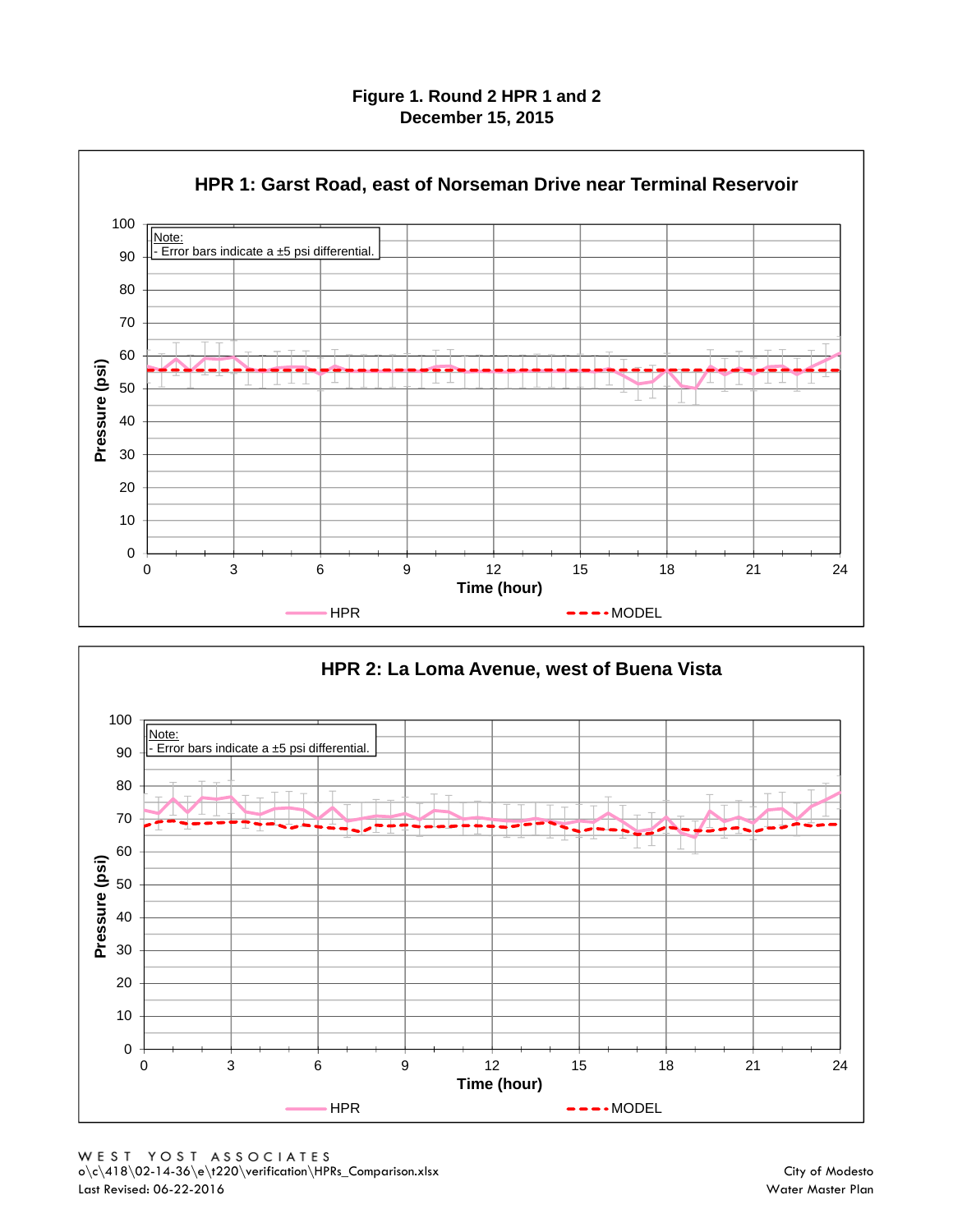#### **Figure 2. Round 2 HPR 6 and 9 December 15, 2015**



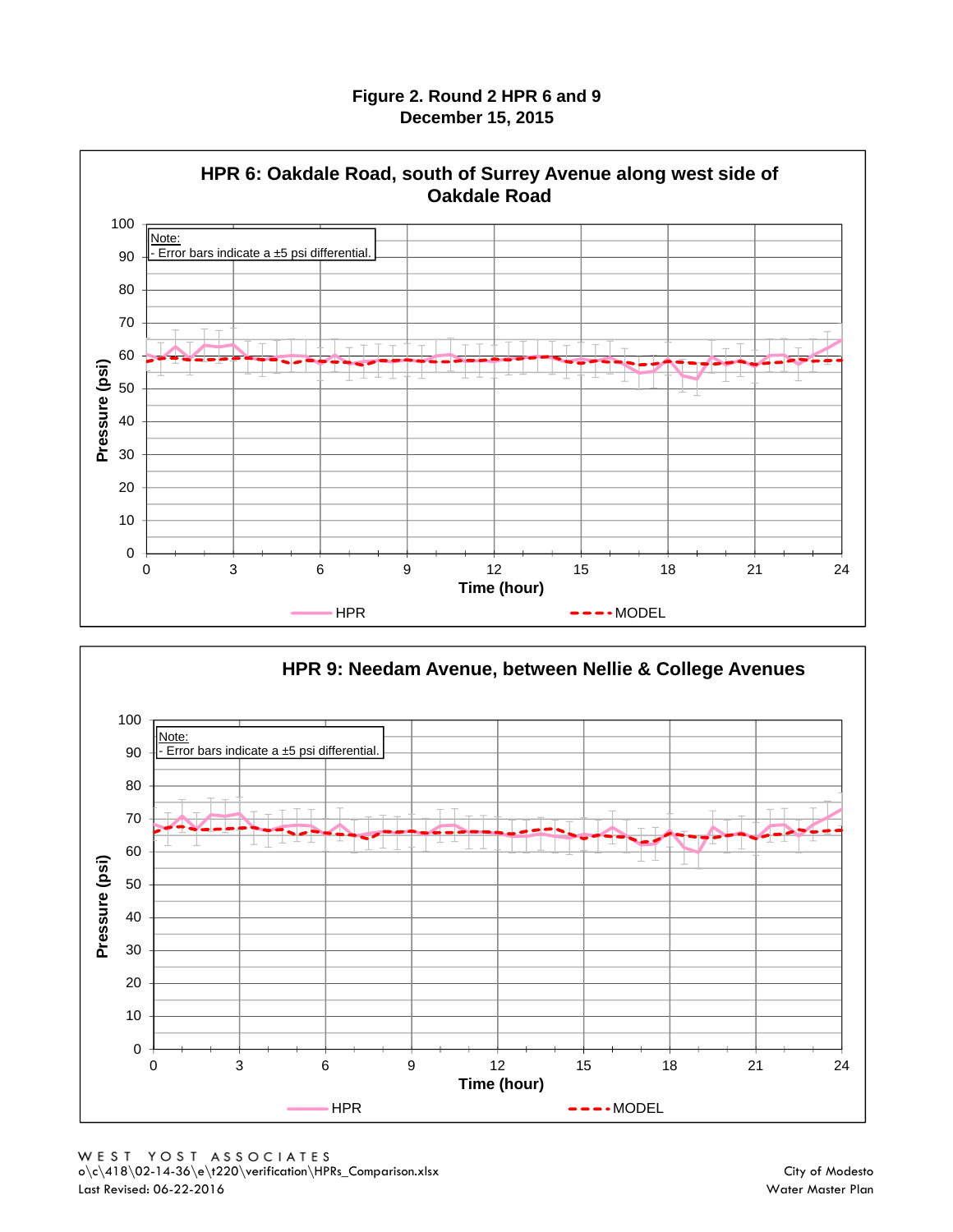#### **Figure 3. Round 2 HPR 10 and 11 December 15, 2015**



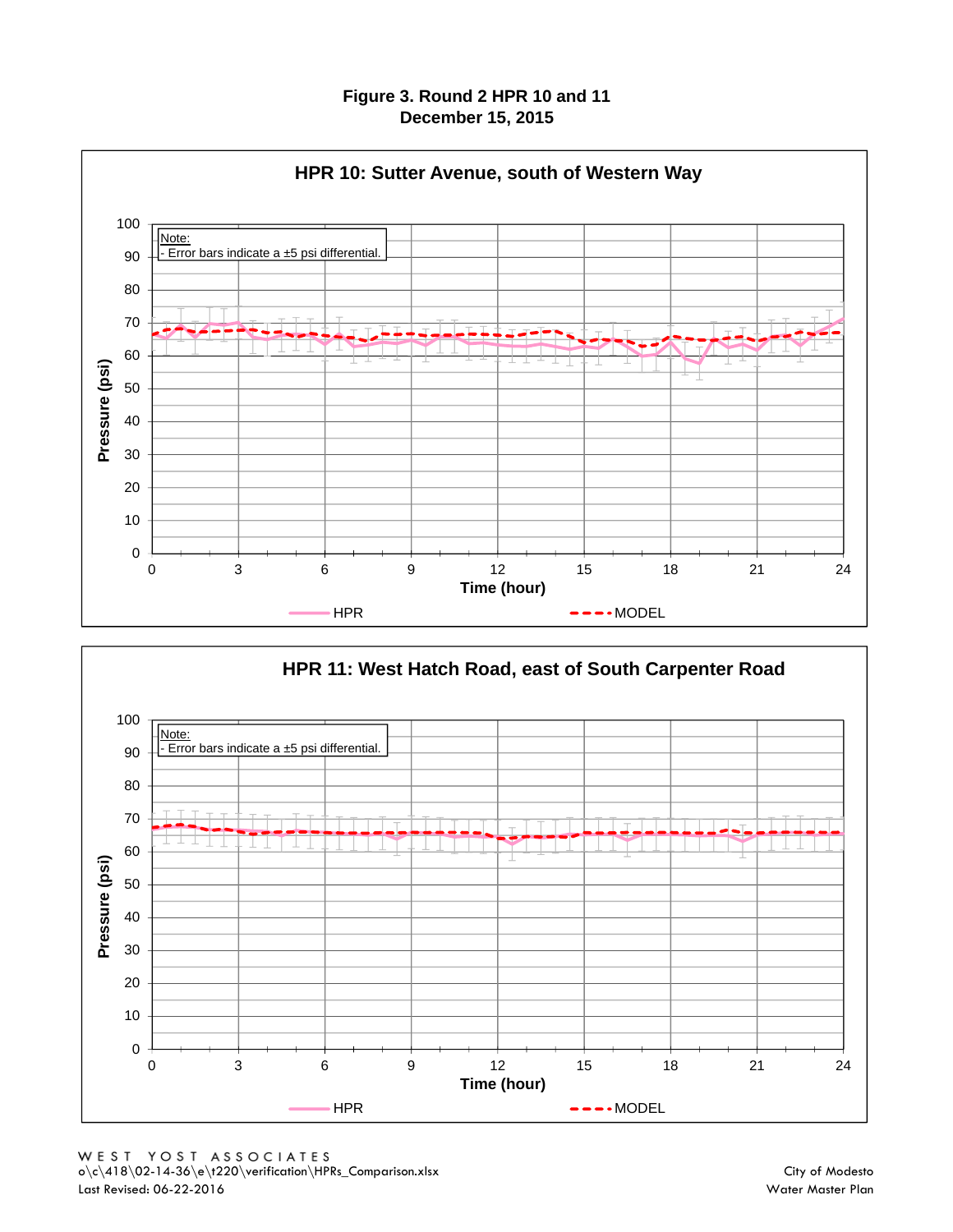#### **Figure 4. Round 2 HPR 21 and 22 December 15, 2015**



**HPR 22: Ardia Avenue, between Redfield Avenue & Creekwood Drive**

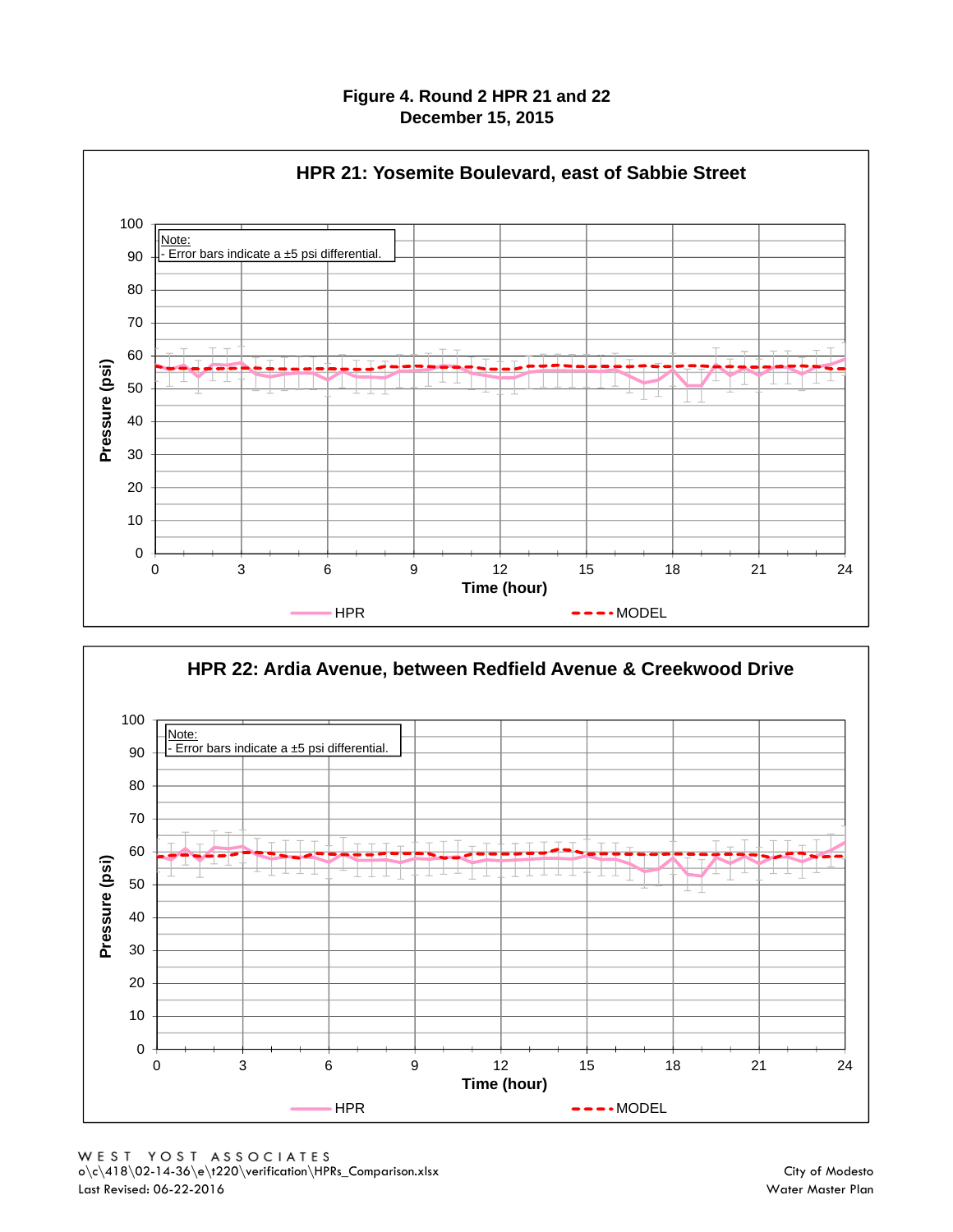**Figure 5. Round 2 HPR 23 and 24 December 15, 2015**



0 10 20 30 40 50 60 70 80 90 100 0 3 6 9 12 15 18 21 24 **Pressure (psi) Time (hour) HPR 24: North Conejo Avenue, at the intersection of Julian Avenue** HPR MODEL Note: - Error bars indicate a ±5 psi differential.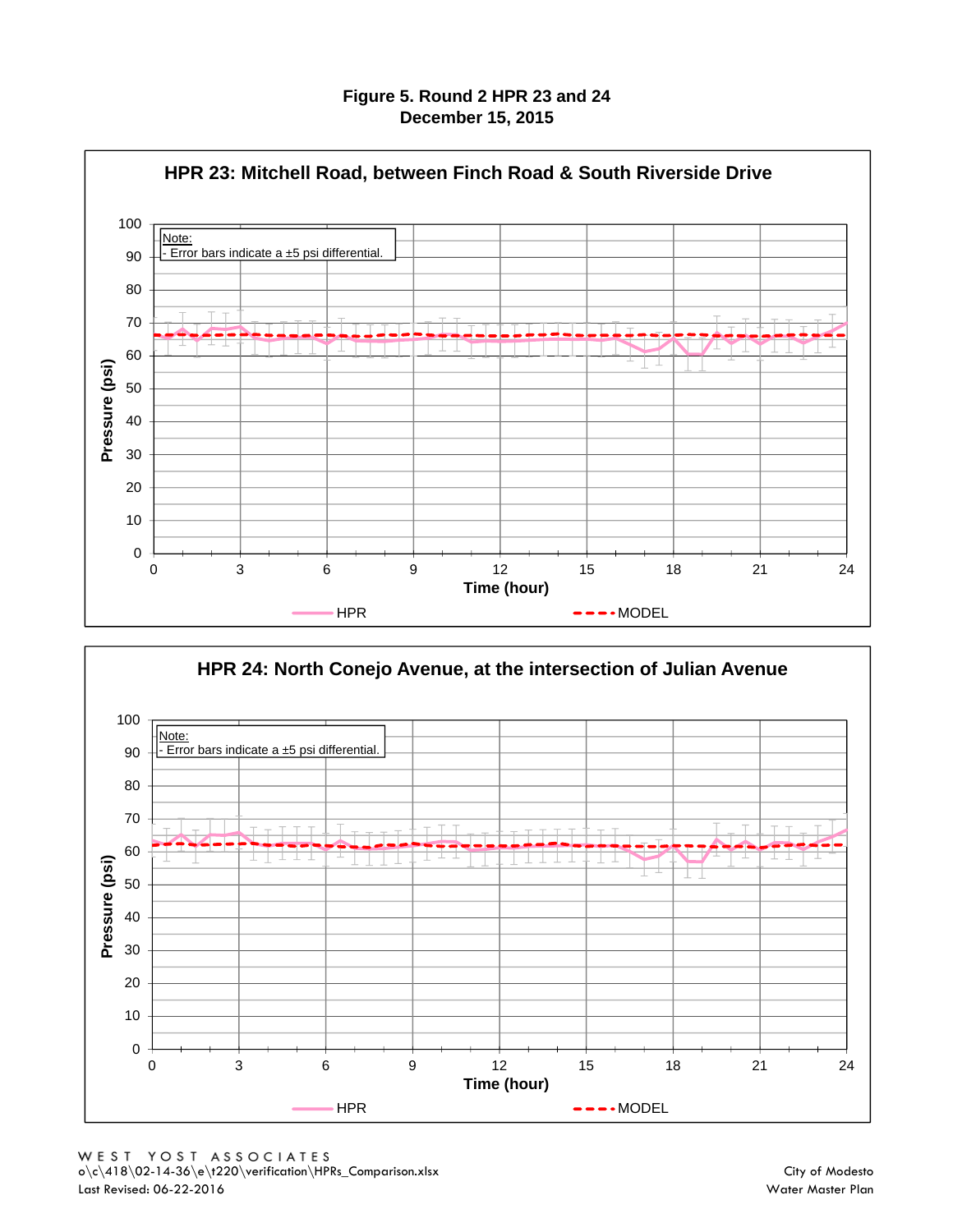#### **Figure 6. Round 2 HPR 25 and 26 December 15, 2015**



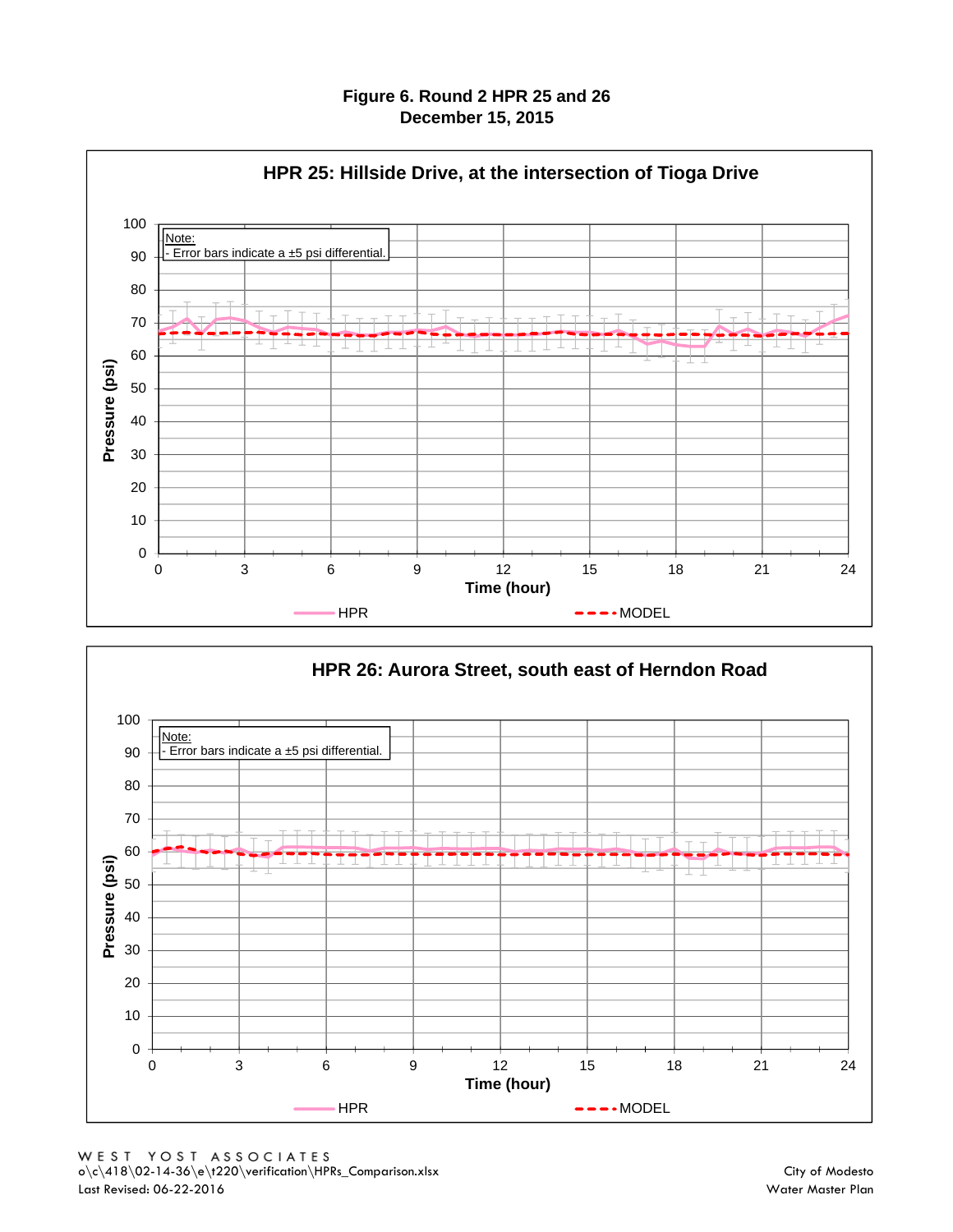**Figure 7. Round 2 HPR 27 and 28 December 15, 2015**



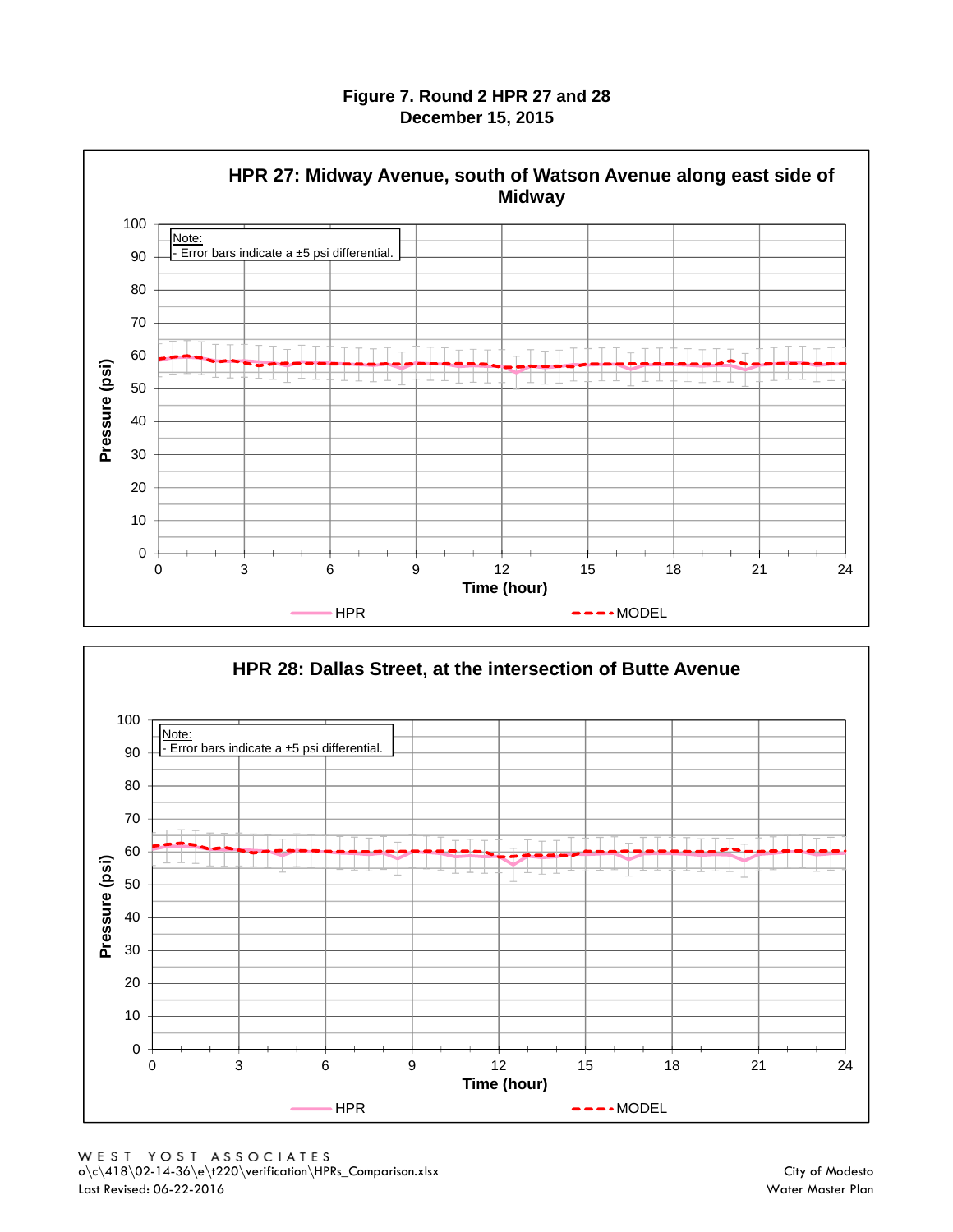# **Figure 8. MID Tank Comparison December 15, 2015**

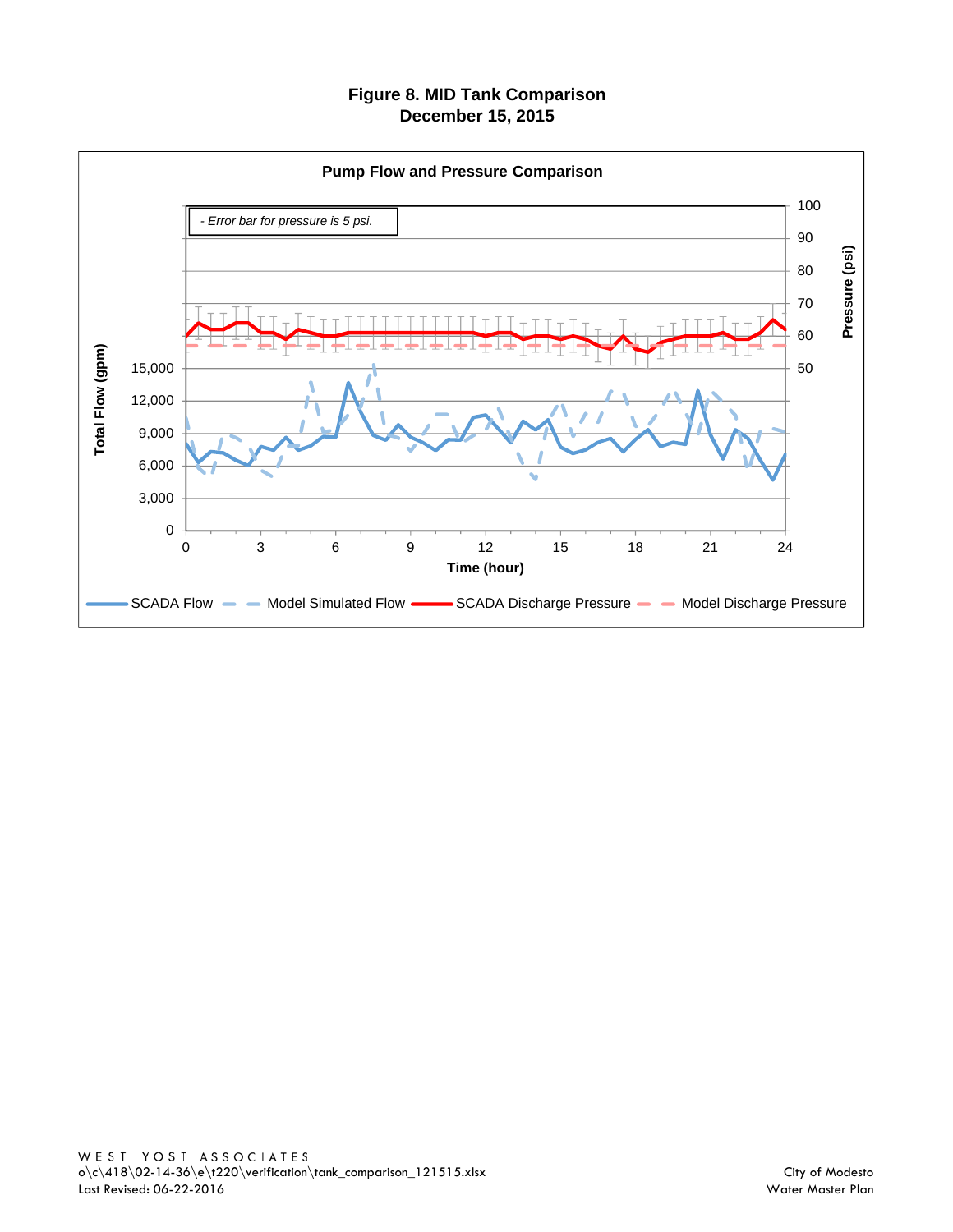**Figure 9. Tank 3 Comparison December 15, 2015**



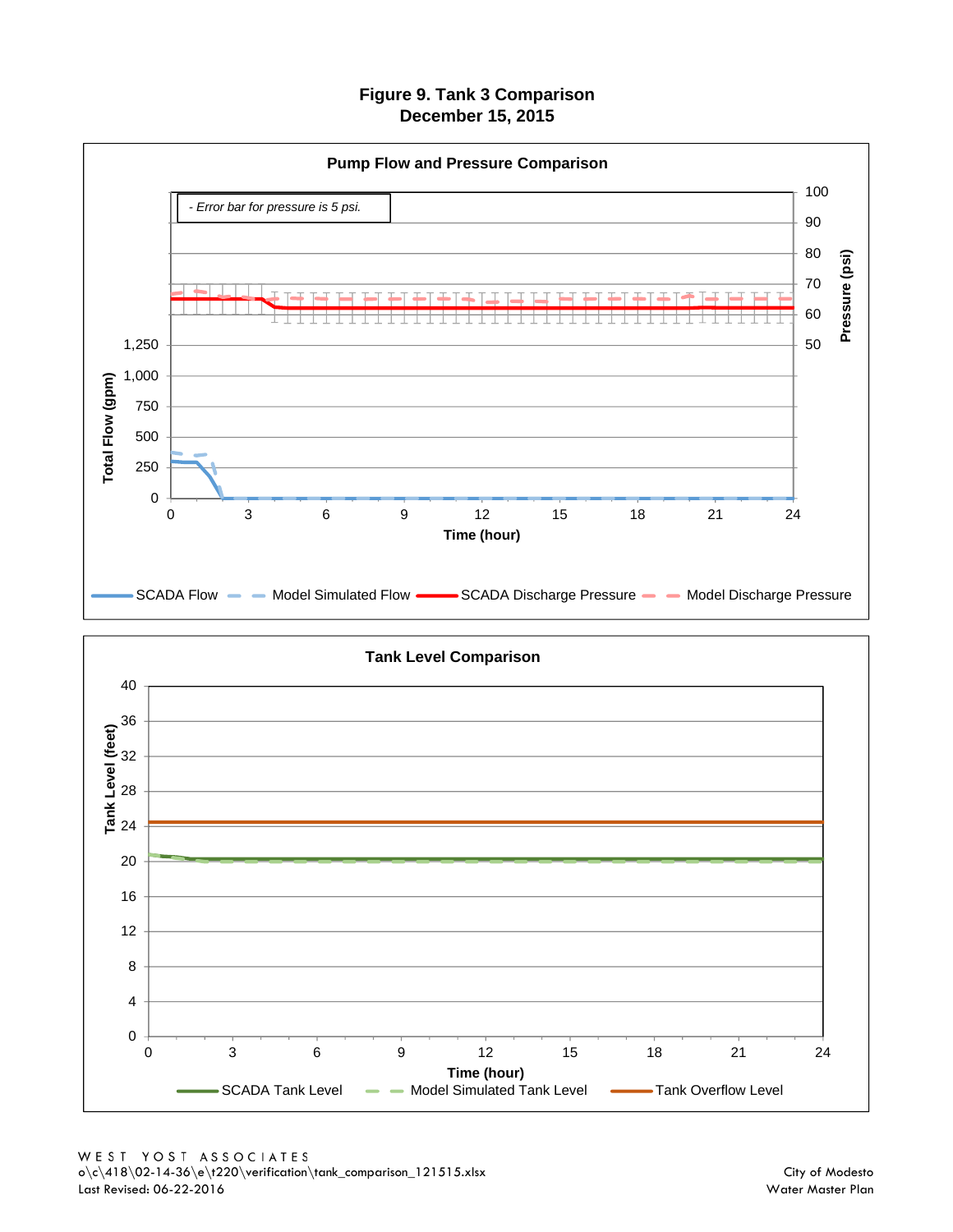## **Figure 10. Tank 4 Comparison December 15, 2015**



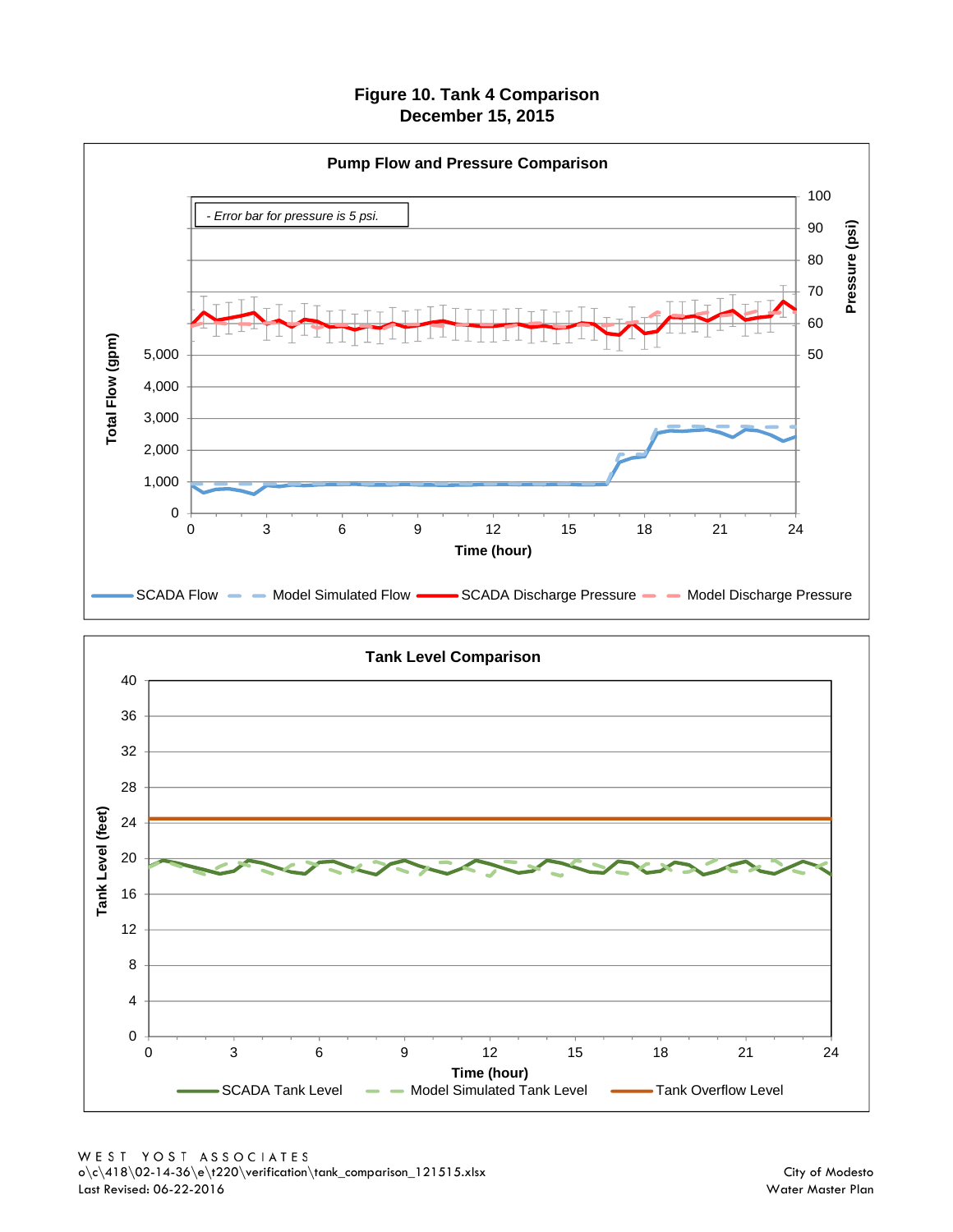**Figure 11. Tank 5 Comparison December 15, 2015**



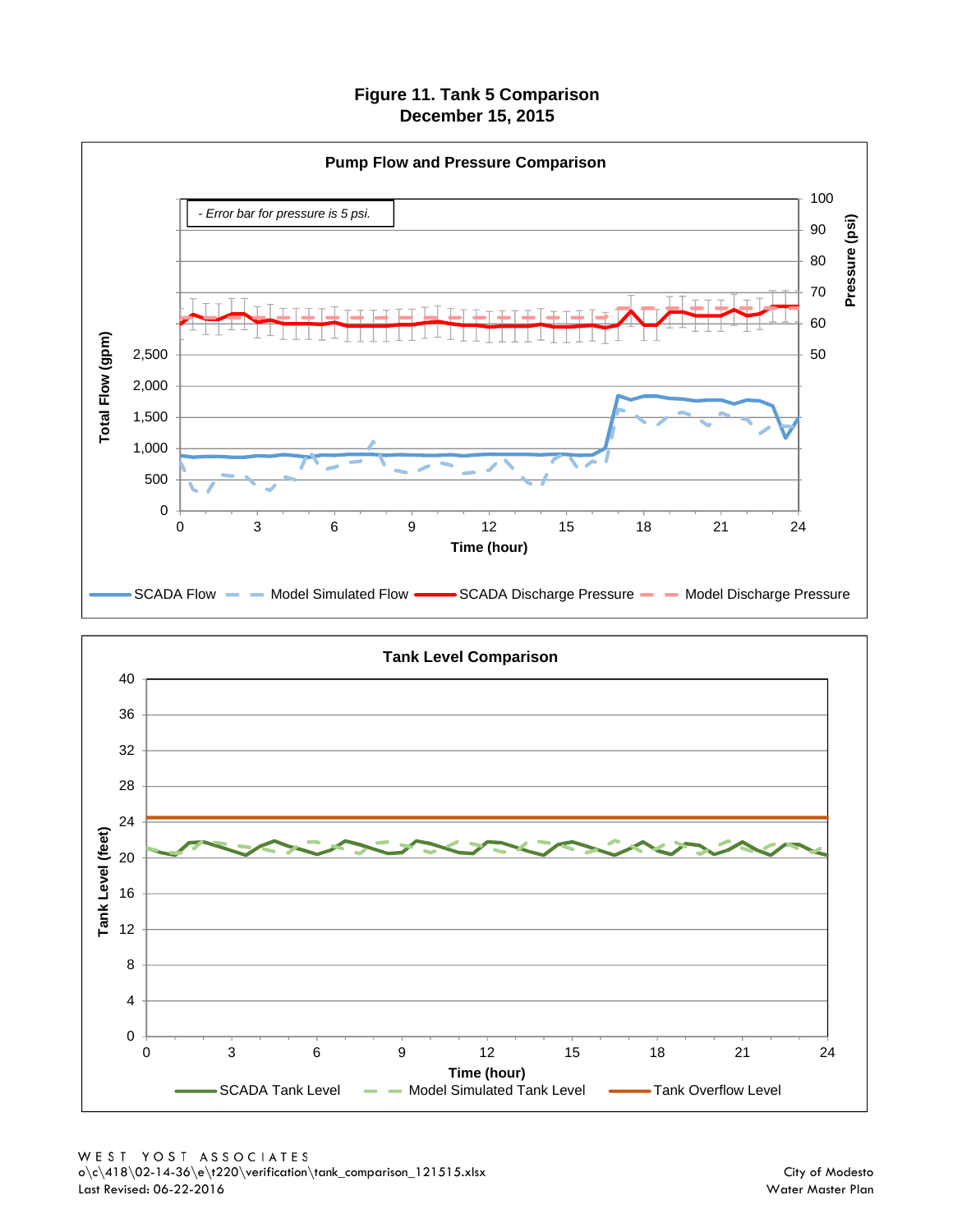**Figure 12. Tank 6 Comparison December 15, 2015**



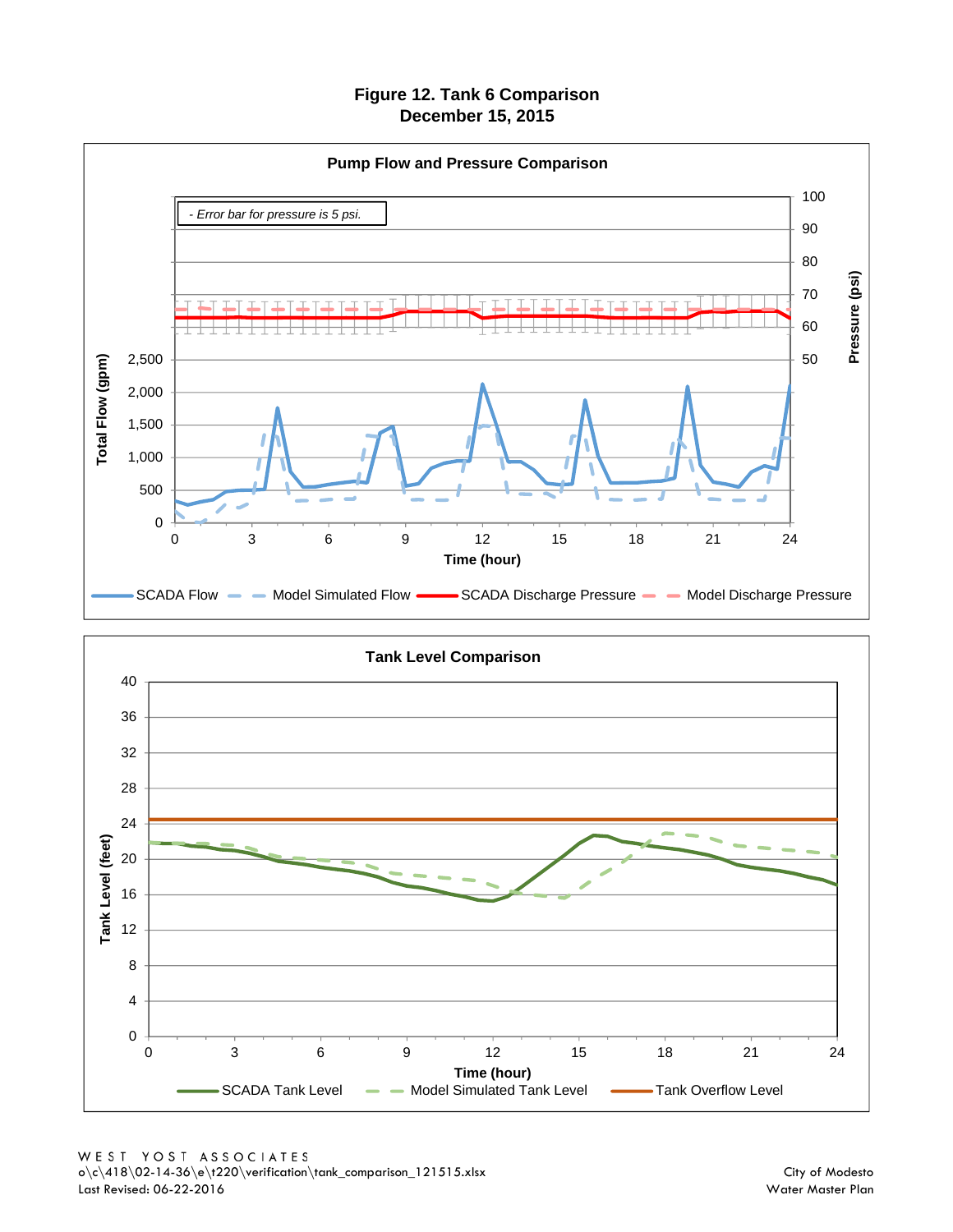## **Figure 13. Tank 7 Comparison December 15, 2015**



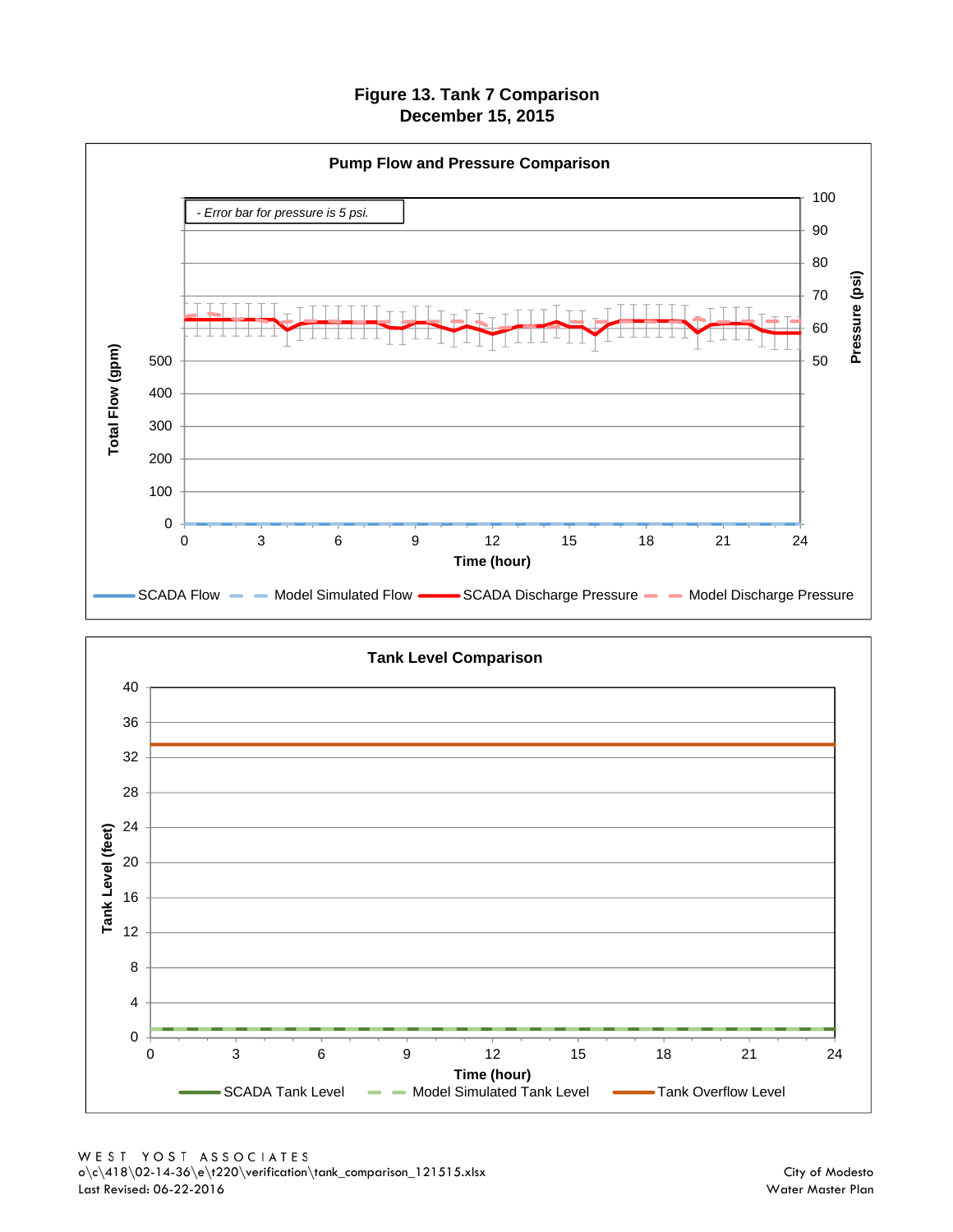### **Figure 14. Tank 8 Comparison December 15, 2015**



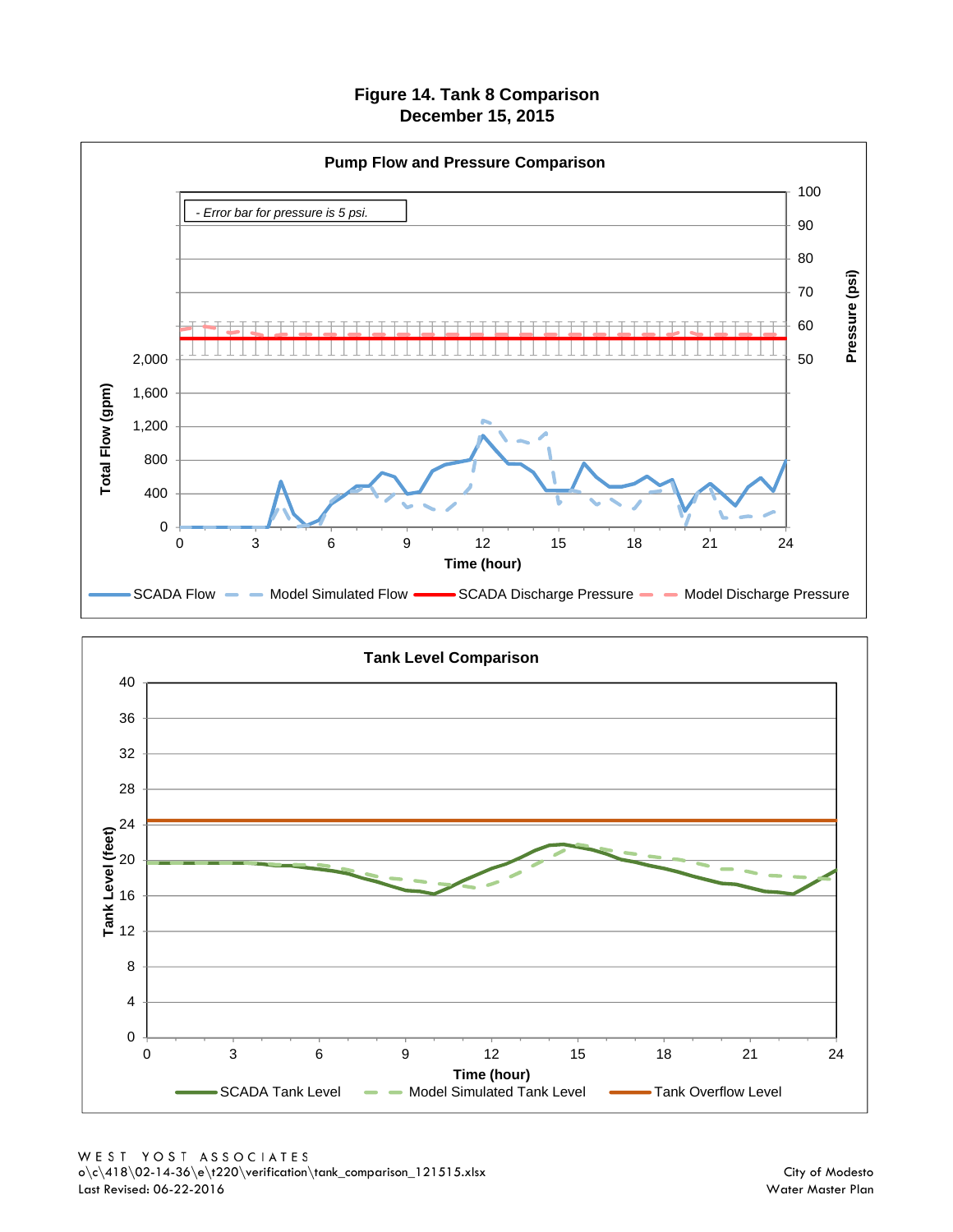## **Figure 15. Tank 10 Comparison December 15, 2015**





WEST YOST ASSOCIATES<br>  $o\c\418\02-14-36\e\t220\verification\tank\_comparison_121515.xlsx$ Last Revised: 06-22-2016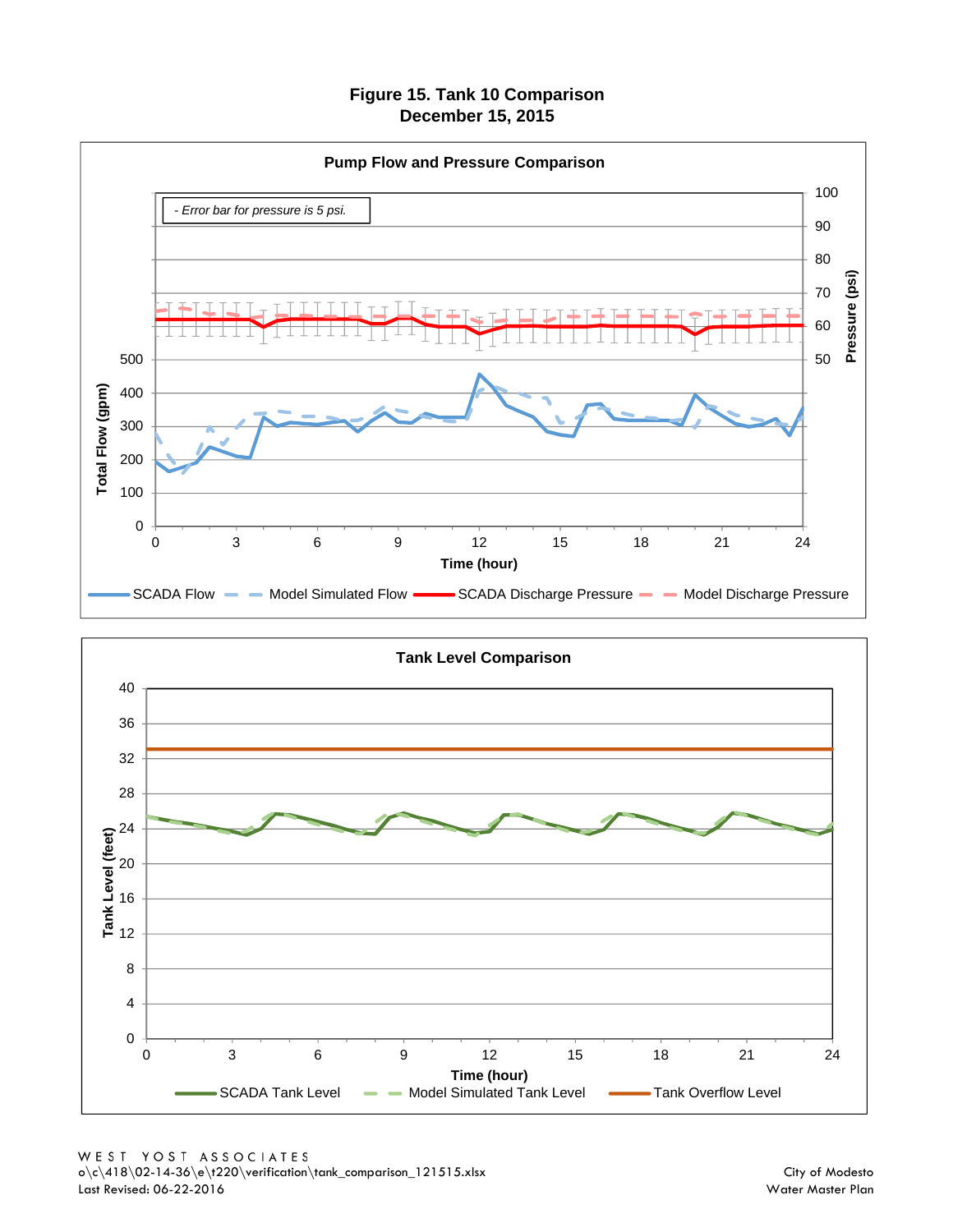**Figure 16. Tank 12 Comparison December 15, 2015**



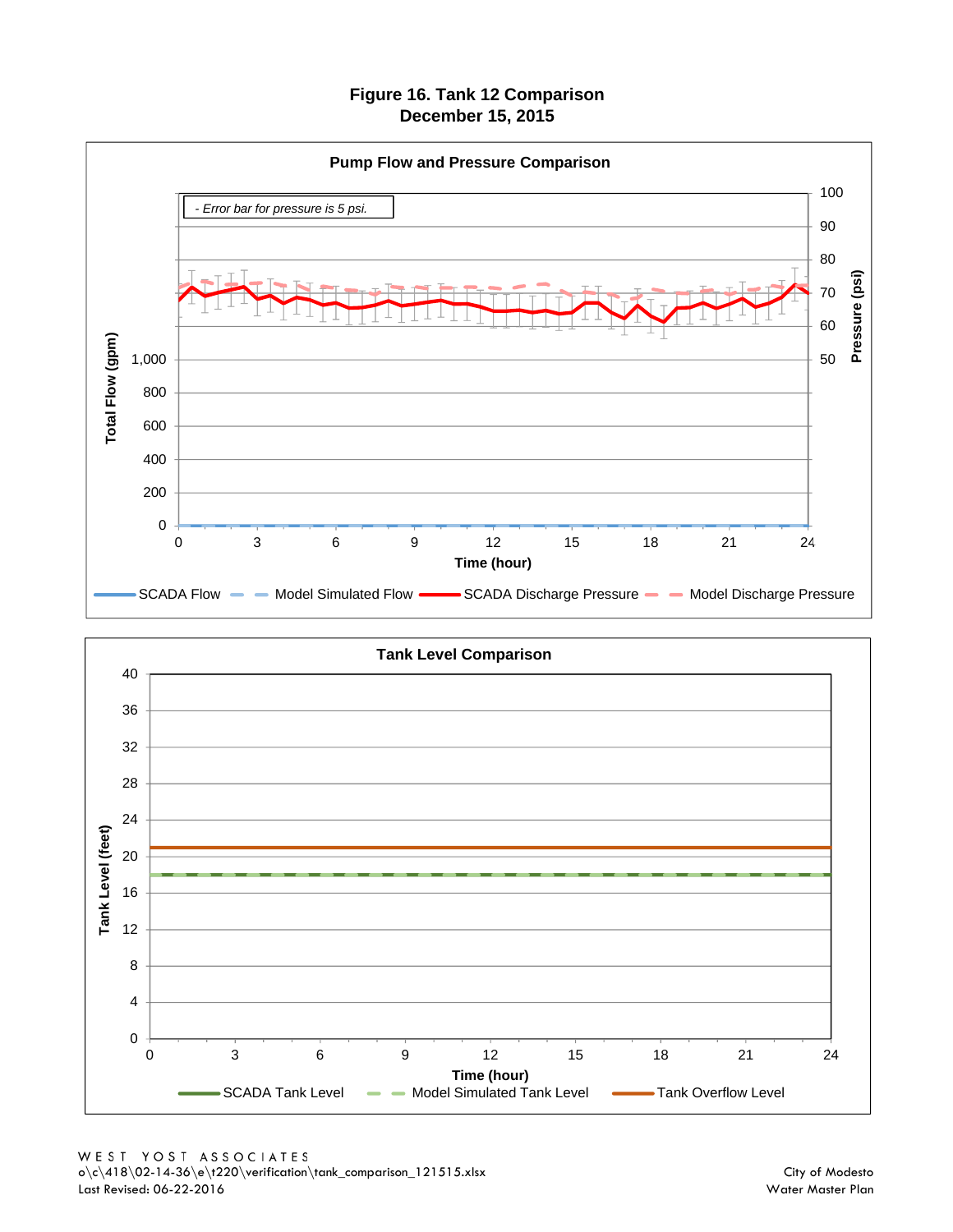# **Figure 17. Well 41 and 58 December 15, 2015**



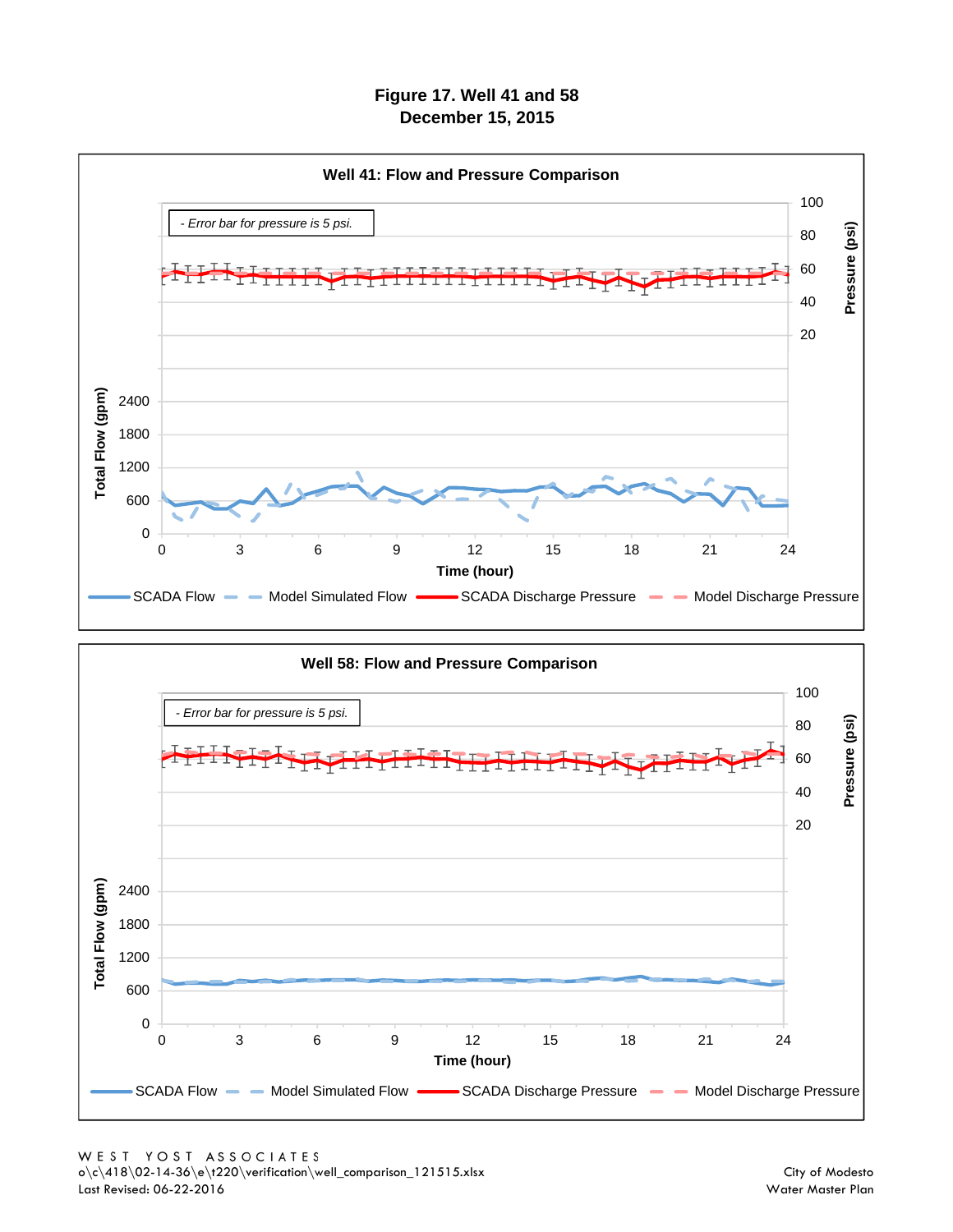**Figure 18. Well 59 and 62 December 15, 2015**



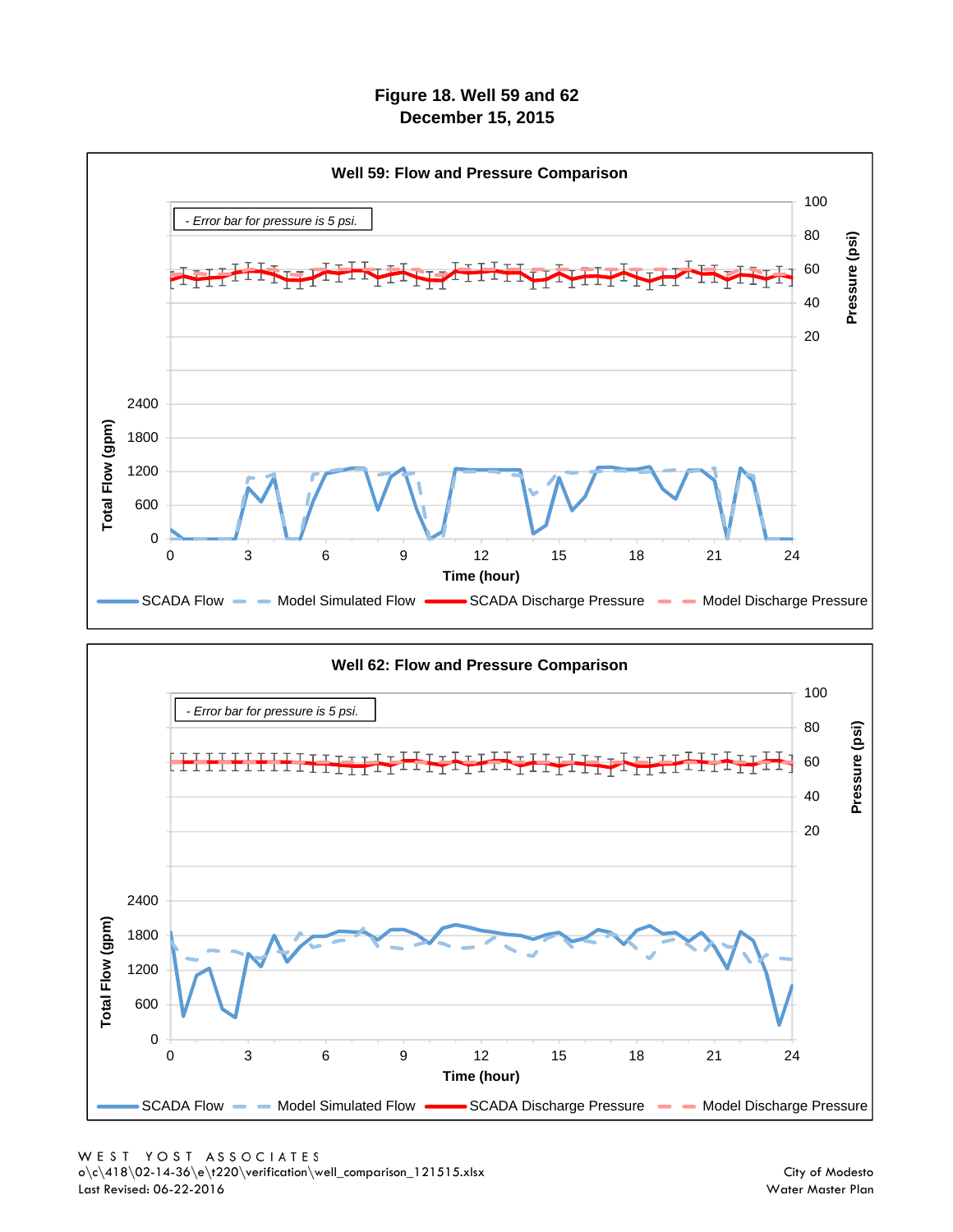# **Figure 19. Well 212 and 225 December 15, 2015**



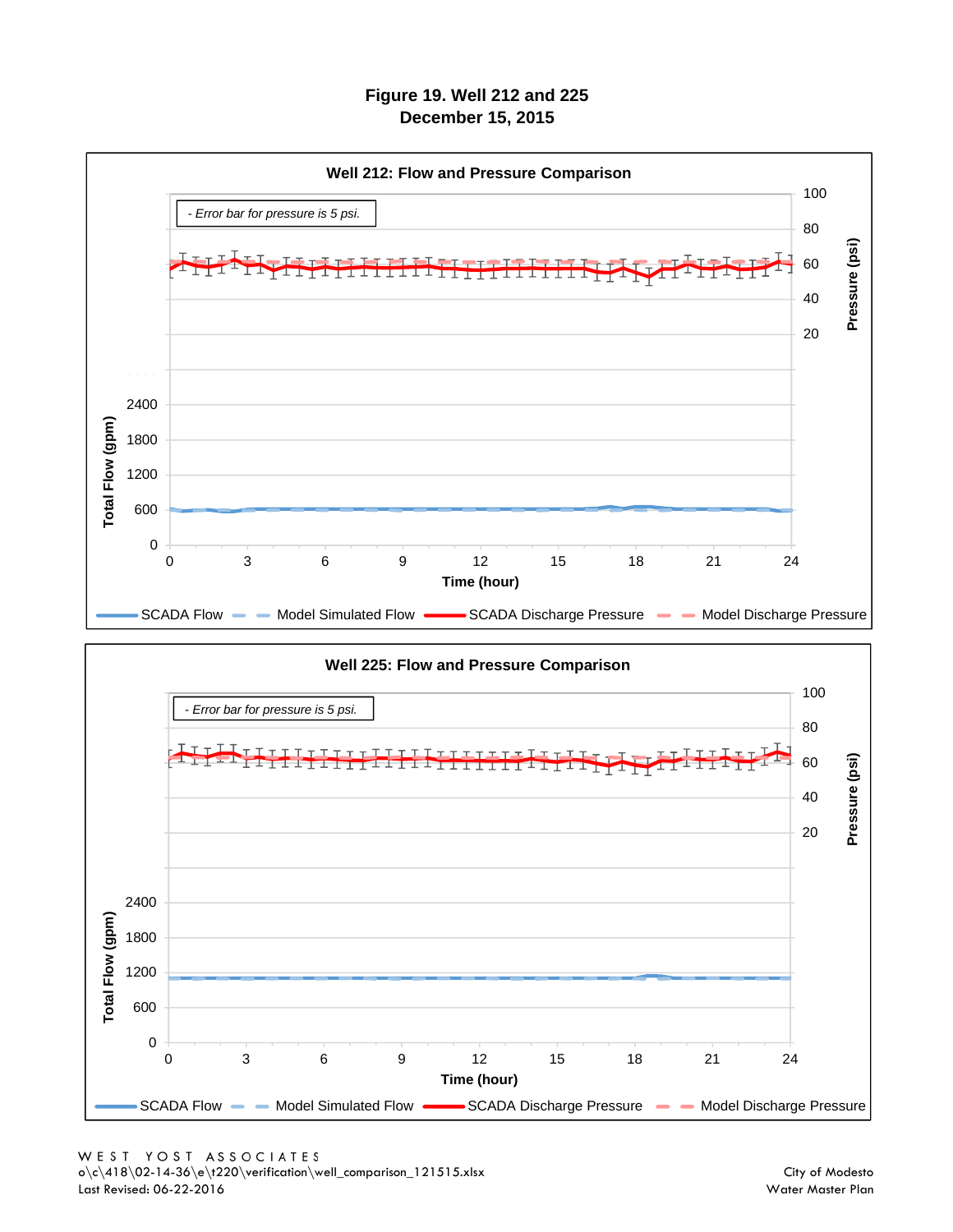# **Figure 20. Well 247 and 291 December 15, 2015**



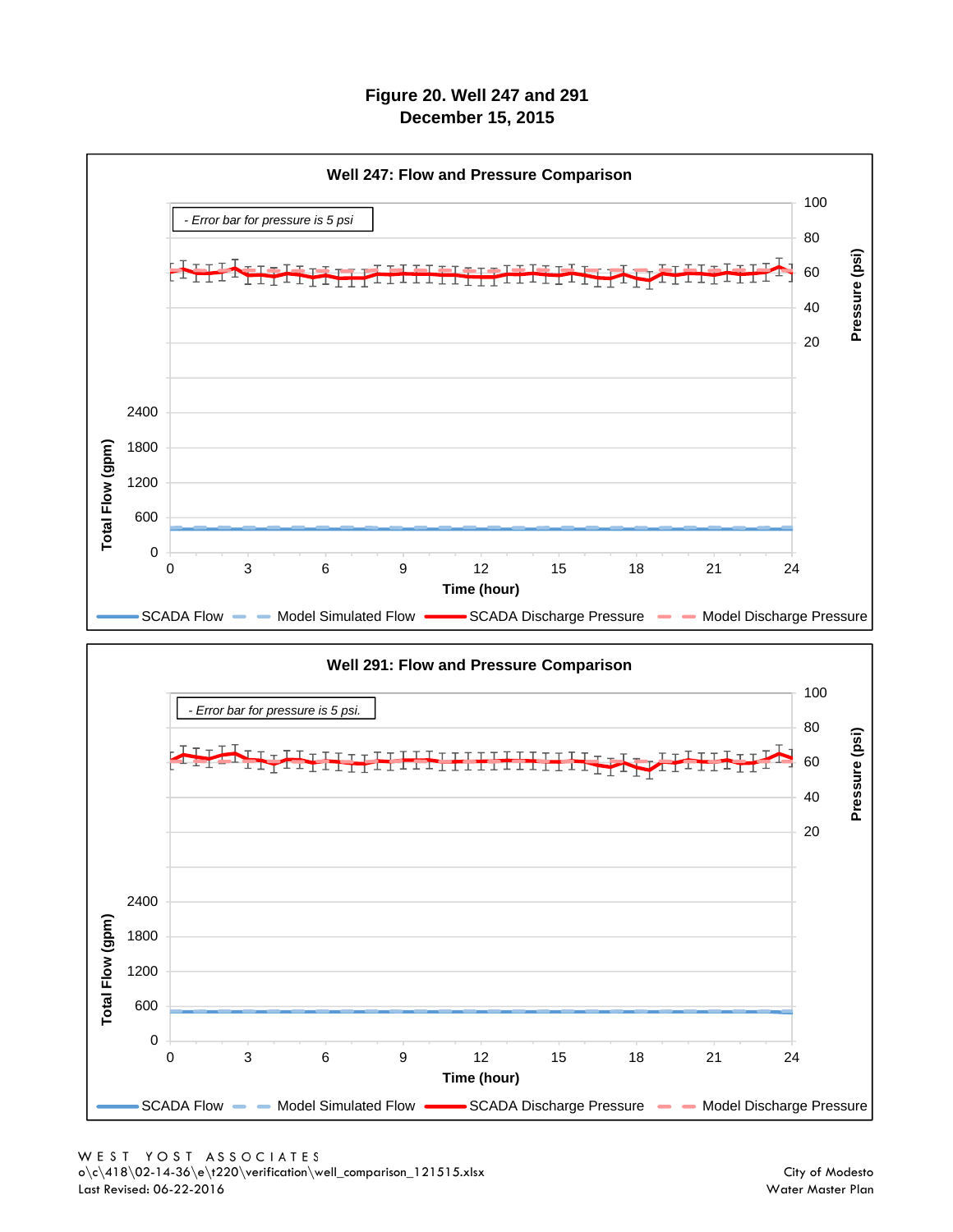# **Figure 21. Well 292 and 297 December 15, 2015**